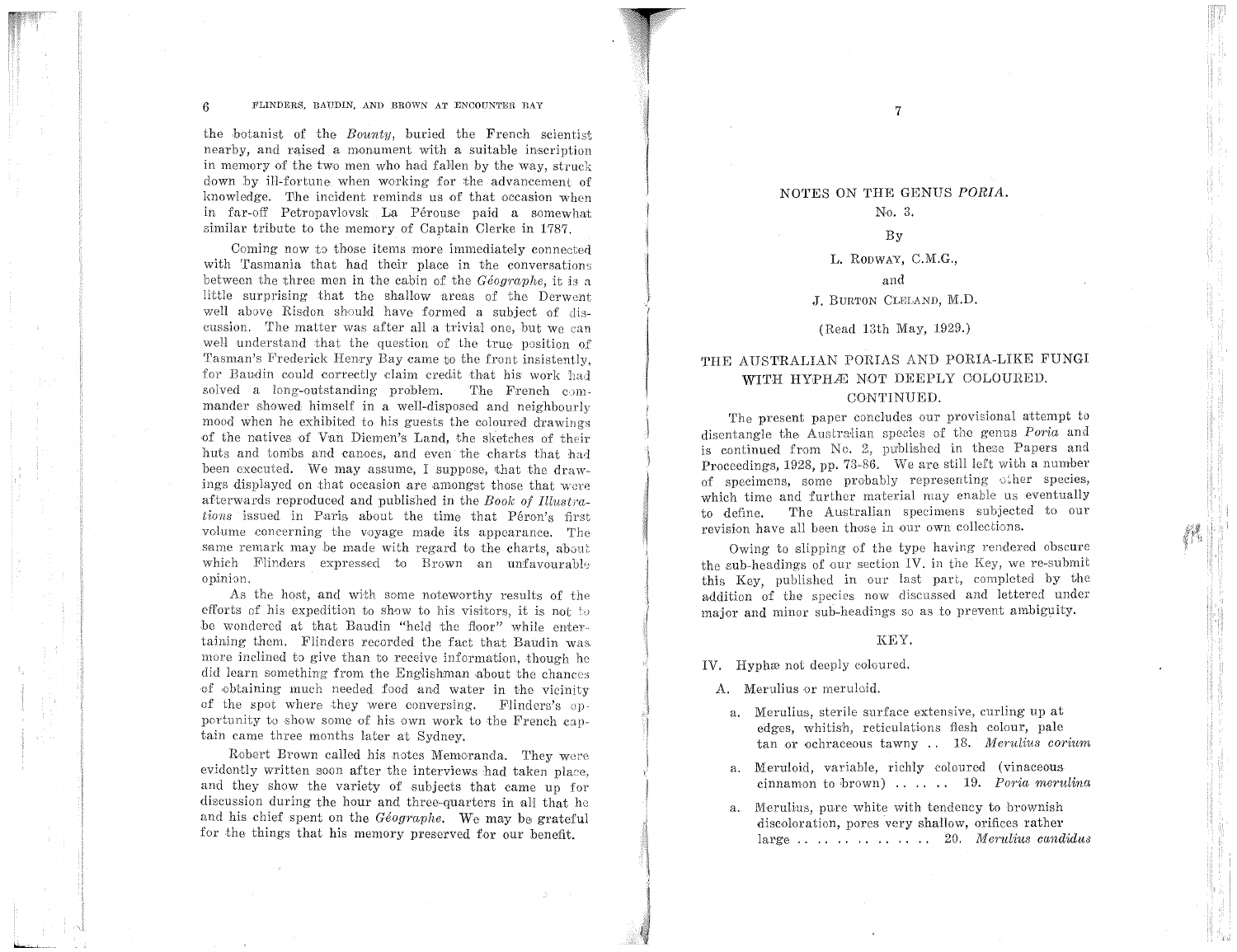8 NOTES ON THE GENUS PORIA, No. 3

A. Irpiciform.

- Cinnamon drab to vinaceous drab, when old dark violaceous grey, edges villose to almost byssoid 21. Resupinate forms of *Polystictus (lrpex) versatilis*
- A. Pore mouths relatively large, 0.5 mm. or more, edge determinate, colour pallid buff ......... .. . . . . . . . . . . . . . . 22. Poria subserpens
- A. Plants more or less brightly coloured with pink, scarlet, orange, or apricot.
	- a. Definitely vinaceous pink .. 23. *Poria vinaceo-rosea*
	- a. Scarlet to salmon orange .... 24. Resupinate forms of *Trametes (Polystictus) cinnabarinus*
- a. Apricot-coloured (capucine buff, capucine orange), thin, orifices readily recognisable to naked eye . . . . . . . . . . 25. *Poria Archeri*
- a. Orange-tinted (warm buff, ochraceous buff, paler than capucine orange) including subiculum, relatively thick (up to 4 mm.), sometimes stratose .. .. . 26. Poria subaurantiacus
- A. Sterile edge white, contrasting with the brown (Verona brown, warm sepia, bone brown, army brown) pore surface .................... ...... 27. Resupinate forms of *Polyporus dichrous*
- A. Tawny Olive. 28. Poria-like forms of *Trametes protea*
- A. Spores brown, 8 to 10 x 6.5 to 7  $\mu$ , pores dark brown, up to 2.5 mm. deep, sterile edge dirty whitish often with tints of orange, causing a dry rot .. .. .. .. .. 29. *Poria incrassata*
- A. Spores white, large, 13 to 15 x 4.5 to 6.5  $\mu$ . usually abundant, plants buff to clay colour. sterile edge white or whitish, variable, sometimes with raised edges, pores usually very oblique  $\cdots$   $\cdots$   $\cdots$   $\cdots$   $\cdots$   $\cdots$  30. *Poria macrospora*
- A. Spores white, usually abundant, oval or elliptical, 6 to 9 x 4 to 7  $\mu$ . Cutting like firm cheese when fresh, often with a phosphorus smell, usually inside burnt trunks, creamy-white becoming brownish, hyphæ thick, soon attacked by insects, spores  $6$  to  $7 \times 4$  to  $6 \mu$ .... 31. *Poria dictyopora*

**BY L, RODWAY, C,M.G., AND J. B. CLELAND, M.D.**  $\qquad \qquad$  **9** 

- A. Firmer, whitish to light buff becoming brownish, determinate, often extensive, not specially attacked by insects, spores thick-walled, 6.5 to  $9.5 \times 5.2$  to  $7.5 \mu$ . . . . . . 32. *Poria medulla-panis*
- A. Hyphæ very broad, up to 7.5  $\mu$ , very irregular, thick--waHcd, plants white wilih a cinereous tinge, up to 5 mm. thick ........ 33. *Poria Wakefieldici*
- A. Corky-tough, rather thick (2 to 5 mm.), pallid to pale buff, rather soft to the touch, pores usually oblique, stratose, orifices  $4 \text{ to } 7$  in  $1 \text{ mm}$ .... . . . . . . . . . . . . . . . . 34. *Poria subcrassa*
- A. Pores rather large,  $2\frac{1}{2}$  to 3 in 1 mm., shallow, becoming sauff-brown, margin whitish, smooth, separating . . . . . . . . . . . . 35. *Poria westraliensis*
- A. Buff tints distinct.

1

 $\label{eq:2.1} \begin{split} \mathcal{L}_{\text{in}}(\mathcal{L}_{\text{in}}) = \mathcal{L}_{\text{in}}(\mathcal{L}_{\text{in}}) \times \mathcal{L}_{\text{in}}(\mathcal{L}_{\text{in}}) \times \mathcal{L}_{\text{in}}(\mathcal{L}_{\text{in}}) \times \mathcal{L}_{\text{in}}(\mathcal{L}_{\text{in}}) \times \mathcal{L}_{\text{in}}(\mathcal{L}_{\text{in}}) \times \mathcal{L}_{\text{in}}(\mathcal{L}_{\text{in}}) \times \mathcal{L}_{\text{in}}(\mathcal{L}_{\text{in}}) \times \mathcal{L}_{\$ 

.}

I

 $\mathbb{L}$ 

- a. In parts at least definitely irpiciform. Indeterminate, pinkish buff, light ochraceous buff or cinnamon buff, orifices usually  $0.2$  to  $0.4$  mm. wide, readily recognisable to naked eye ... . . . . . . . . . . . . . . . . . ... 86. *lrpex obliquus*
- a. Orifices regular, true *Poria*. Indeterminate, pinkish buff or cinnamon buff, edge paler, orifices 3 to 6 in 1 mm. . . . . . 37. *Poria selecta*
- $\Lambda$ . Pinkish ban to buffy whitish, orifices minute.
- a. Edge while becoming smooth, orifices 7 in 1 mm. . . . . . . . . . . . . . . . . 38. *Poria minutipora*
- a. Edge like pore-surface or paler, orifices 5 in 1 mm. . . . . . . . . . . . 39. *Poria carneo-lutea*
- A. Pores sub-hyaline in appearance, whitish to dingy whitish to ochraceous buff, orifices 4-8 in 1 mm. . . . . . . . . . . . . . . . . . . 40. *Poria hyaUna*
- A. Hard, chalky white to light buff, indeterminate, intimately adherent, orifices minute, about 6 in l mm. . . . . . . . . . . . . . . . . . . 41. *Poria calcea*
- A. Purplish to vinacoous drab in parts, elsewhere often pale buff to tawny olive, pores at first meruloid, indeterminate . . . . . . . . 42. *Poria purpurea*
- A. Vinaceous flesh colour usually present, when thick throughout the substance, when thin often shades of cinnamon with paler edge, thin to thick, orifices minute, 6-11 h1 1. mm. . . . . 43. *Poria vincta*

t i ga

44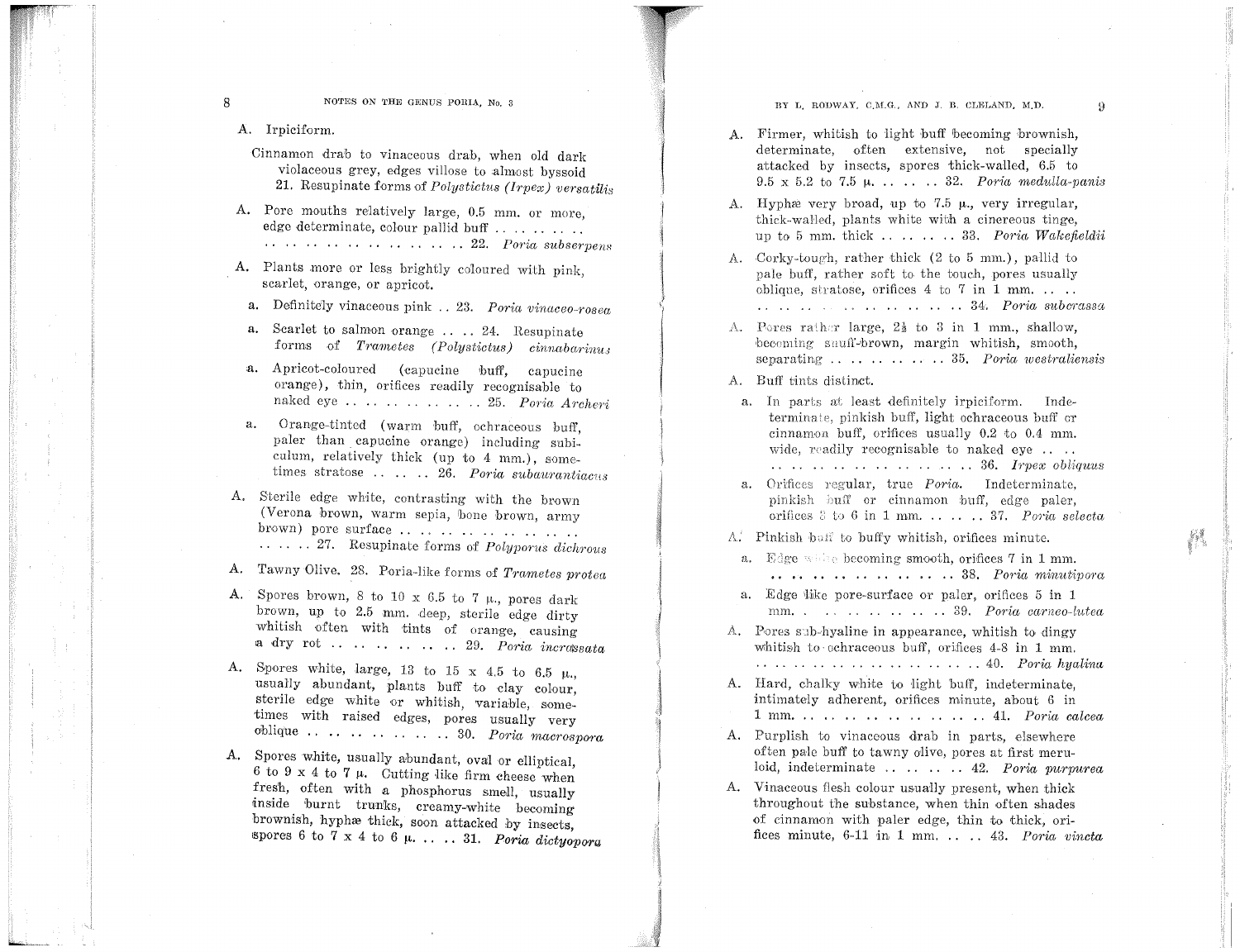10 **NOTES ON THE GENUS PORIA. No. 3** 

A. Pallid ochraceous, becoming ochraceous salmon and finally dark near Burnt Umber, tubes up to 2 mm. deep, ·orifices about 6 in 1 mm. . . . . . . . . . . . . . . . . . . . . . . 44. *PoTia attenuata* 

A. On the ground and rotting logs, white turning· brown in drying, rarely pileate, pores oblique, spores globose, 4 to 5  $\mu$ . . 45. *Polyporus adinosus* 

32. Poria medulla-panis (Pers.), Fr.-Additional notes. On section the pore-surface usually presents a pallid brownish appearance. We have several collections from Tasmania which agree with the mainland forms though the characteristic spores were not found. Tasmania.-Cascades near Hobart, May, 1925, and August, 1918; National Park, January, 1928 (section of pore-surface white). Specimens collected at the National Park in January, 1928, differ from our other specimens in the substance on section being a darker brown (near Wood Brown, XL.); the pore surface is like N.S.W. specimens, but the plants are thicker (nearly 1 em.) and the characteristic spores were not seen.

34. *Poria subcrassa,* n.sp.--<Forming adherent patches up to 7.5 x 4 em., rather thick (2 to 5 mm.), Pale Pinkish Buff to Pinkish Buff (XXIX.), Light Buff (XV.) or approaching Warm Buff  $(XV)$ , corky-tough, usually rather soft to the touch, pores stratose, usually forming most of the substance, sometimes with a thin context layer. Pores often oblique, orifices 4 to 7 in 1 mm., disscpiments rather thick, setulose. Hyphæ rather wavy and somewhat varicose, 2 to 3.5  $\mu$ ., usually about 2.5  $\mu$ ., spores not seen. Tasmania.--Cascades, November, 1919 (type), July, 1919; Mt. Nelson, July, 1919, and two other collections without localities. The species approaches *P. medulla-panis*, Pers., and *P. pulchella*, Schw., which is sometimes considered a thin variety of the former *(vide* Bourdot et Galzin). It differs from Australian specimens of *P. medulla-panis* in being usually rather soft to the touch and thicker, the pores more frequently oblique, the orifices reaching to a smaller size and the absence of the abundant oval spores of *P. medulla-panis.* 

35. Poria westraliensis, n. sp.—Forming sharply defined patches,  $8.7 \times 1.8$  cm. or less, with edges separating from the substratum, nearly membranous, with a broad smooth sterile margin which is whitish with a slight buffy tint. On this the shallcw pores develop, becoming near Snuff Brown

 $(XXIX.)$ , rather large,  $2\frac{1}{2}$  to 3 in 1 mm., regular, dissepiments thin, not setulose. Hyphæ pallid, thick-walled, 3 to 4.5  $\mu$ . Spores not seen. W.A.-Pemberton, August, 1926.

36. *lrpex obliquus* (Schrad.), Fr.-Rea in his *British Basidiomycetes* gives *I. obliquus* without any synonym and states that it is common. Under *Poria mucida* (Pers.), Fr., he gives  $=$  *Irpex obliquus* (Schrad.), Fr., and says that *P*. *rnucida* is uncommon. Bourdot et Galzin (Hyménom. de France in Bull. Trimestr. de Ia Soc. Mycol. de France, XLI., 1925, p. 237) under *P01·ia rnucida,* Pers., give *lrpex deforrnis,*  Fr., *I. obliquus* (Schrad.), Fr., and *I. paradoxus* ( Schrad.), Fr., as varieties.

This is a common and variable Australian species. Until identified for us by Miss Wakefield as *Irpex obliquus*. we had placed it under *Poria*, to which we feel that it more properly belongs. Anyone examining a series of specimens of it, as we have done, without knowing its name, would be inclined to place it under *Poria*, and the young mycologist will here search for it.

We have fortunately had a large amount of material, over 50 collections, at our command. Otherwise we might have failed to realise the degree of variation that exists and have inferred that we were dealing with several species. Some that we have excluded may perhaps be only extreme variants, not separate species. The species is one that must certainly possess many synonyms.

With us it is found growing on the rough bark of many of our Eucalypts and on fallen branches, bark, and wood. When growing vertically, the irpicoid arrangement is clearly shown, and as the majority of specimens are in a more or -less vertical position, the irpex form of the plant is a common one. Sometimes on the underside of a log it grows horizontally, and then it would be classed as a *Poria*, though even thus the pore mouths are rather plate-like and jagged. Amongst our specimens, chiefly collected in New South Wales and S. Australia, we find that in addition to the irpicoid and poria forms, what appears to be the same species may sometimes grow on a rough uneven surface as little projecting knobs, and the pore mouths on these knobs may show a labyrinthiform or fluted arrangement with the dissepiments defective in places. This is evidently merely a growth form and not a variety, as normal growth and the labyrinthiform knobby one, or a labyrinthiform arrangement without knobs,

 $\sim 40$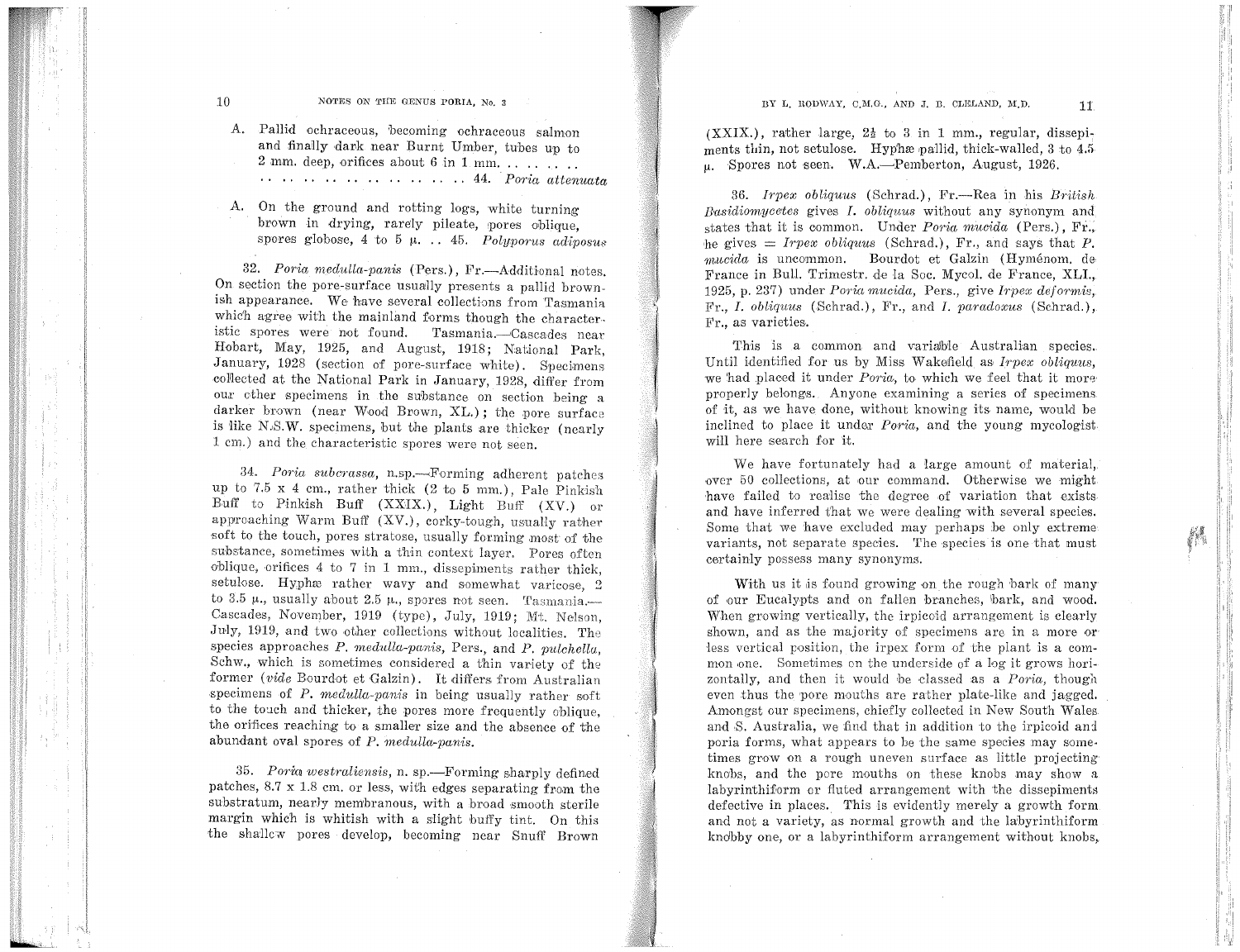### BY  $I_L$  RODWAY, C,M.G., AND J. B. CLELAND, M.D.  $13$

may occur on the same piece of wood. The colour also varies somewhat in depth and we have established a variety which is clay-coloured.

We describe the irpicoid form as met with in Australia as follows: $\rightarrow$ Colour deeper than Pinkish Buff (XXIX.), approaching Cinnamon Buff (XXIX.), or Light Ochraceous Buff (XV.) passing into Cinnamon Buff, when young whitish creamy white, or pallid, deepening in colour on drying, irregularly effused with an indefinite felted sterile edge of the same colour or slightly paler, rarely whitish, not readily separable from the substratum, punky-friable, often many inches in extent and sometimes with outlying scattered masses. Thickness up to 1 mm. Pore mouths about  $0.2$  to 0.4 mm., occasionally 0.5 to 0.7 mm. and once 1.25 mm. wide when growing horizontally, just readily seen by the naked eye, larger and coarser and more irpiciform when growing vertically or the dissepiments then appearing as linear irregular plates, the dissepiments fluted when oblique. When horizontal, the pore mouths vary in size, often with a  $f_{ew}$ considerably larger than the others. About 4 pore mouths, sometimes 2 or 3, in a length of 1 mm, when growing horizontally. Edges of the pore-mouths irregular, jagged, often plate-like, more or less finely setulose, sepla sometimes imperfect. Depth of pores about 0.5 to 0.75 mm. Spores slightly yellowish, oval or pear-shaped flattened on one side. with an oblique apiculus and a central globule, 5 to  $7 \times 2.5$ to 4  $\mu$ , usually about 5.6 to 6 x 3.5  $\mu$ . Hyphæ faintly tinted, rather irregular, sometimes ribbon-like, thiek-walbd, occasionally septate, 2.5 to 4  $\mu$ ., occasionally 4.5  $\mu$ .

N.S.W.-On trunk, Hill Top, October (identified by Miss Wakefield, No. 8); Neutral Bay, Sydney, on dead tree, March (identified by Miss Wakefield, No. 13), on dying trunk, August and September; Hawkesbury River, June; near Wangan, Pillaga Scrub, October; near Dubbo, August; locality not stated, turns yellowish-fawn when bruised; locality not stated.

V.-Ararat (E. J. Semmens, No. 10); on the ground, Craigie, June (E. J. Semmens, No. 17).

S.A.-Kuitpo, May; National Park and Belair, April, May (turns yellow with spirit), June (identified by Miss Wakefield, Nos. 1 and 4), on dead 'branch of *Exocarpus cupressiformis*, Labill., June (identified by Miss Wakefield, No. 2), July, and August; Mt. Lofty, June, July, September; on pine cone, Glen Osmond, July; on fence, Fullarton, July

(colour Light Buff, XV.); Botanic Gardens, Adelaide, on rough *Eucalyptus* bark on living tree, May; StirLing West,  $J_{\text{ulv}}$ ; Mylor, June; Mt. Compass, May (creamy white when  ${\rm fresh}$ ) : Blackfellow's Creek, February; Encounter Bay, .January, May (under-side of fallen *E"ucalyptus* bark); Mt. Gambier, May; Quorn, August (edge whitish). One S.A.  $\alpha$ -collection (1926, no locality) has much sterile surface on which in places shallow pores have developed with thick rounded dissepiments and here and there are widely spaced shallow reticulations.

W. Australia.-Pemberton, August.

Tasmania.---Cascades near Hobart, May, August, September: Waterworks, Hobart, July; Port Arthur, January (some of these are Poria-like).

N. Zealand.--Wairoa near Rotorua, February.

The Poria form presents the same general appearance, though the colour may tend to be deeper. The tints specially noted have been Cinnamon Buff, Warm Buff (XV.), and Ochraceous Buff. The sterile edge may be narrow or in growing parts extensive. Pore mouths as small as  $0.15$  mm. have been seen and spores measuring  $4.8 \times 2$  to  $3 \mu$ . The localities of the more Poria-like plants are as  $\text{follows}:$ Q.--Bunya Mts., October. N.S.W.--Moss Vale, November; locality not stated. V—Staughton Vale, Brisbane Ra., November. S.A.---Kuitpo, March; Mt. Lofty, May; Beaumont, Adelaide, December; Inman Valley, January.

yf.

*Form of I. obliquus resembling Poria sinuosa.*—The following agrees almost exactly with specimens identified as *Poria sinuosa, Weir, No. 10,784, on Larix occidentalis, Mon*tana, but does not agree with Rea's description of *Trametes*  $\sin u \circ a$ . Ochraceous Tawny (XV.), becoming Ochraceous Buff (XV.) at the edge. Pore mouths 0.25 to 0.5 mm. in diameter, about  $3$  in  $1$  mm., edges lacerated, very irregular, mouths finely setulose, substance up to 1.3 mm. deep, subiculum thin, periphery of felted fibres slightly coloured. We refer this plant to *I. obliquus*.

*Form of I. obliquus resembling Poria corticola.*--Dr. G. H. Cunningham has lent us American (?) specimens  $\left(\frac{157}{3/1/5/2}\right)$ identified for him as *Poria corticola*, Fr. Three collections of our series we referred to this species on this determination. They, as well as Dr. Cunningham's specimens, present Poria-like but also in places irpicoid appearances.

de ga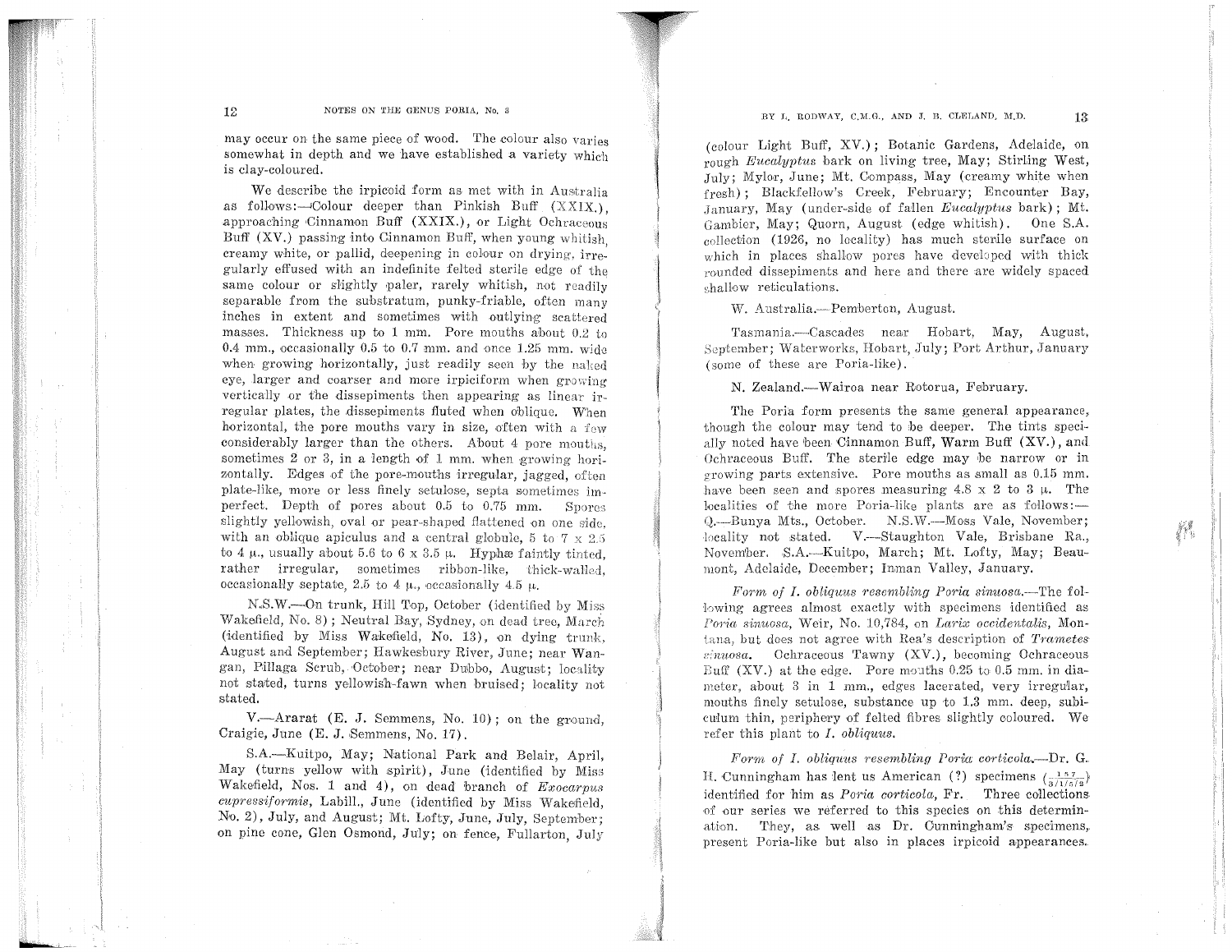### BY L. RODWAY, C,M.G., AND J. B. CLELAND, M.D.  $15$

# 14 **NOTES ON THE GENUS PORIA, No. 3**

On comparing them with specimens identified for us as *1*. *obliquus* by Miss Wakefield, we are unable to find any means of distinguishing them therefrom, and hence conclude that they are really forms of *I. obliquus*, as is probably Dr. Cunningham's species also. We do not mean to infer, of course from this that *Poria corticola*, Fr., is synonymous with *I*. *obliquus-of* this we have no means of judging and the descriptions given by Rea in his *British Basidiomycetes* do not agree. Our specimens to which we refer are the following:----Mosman, Sydney, June, Pinkish Buff to Cinnamon Buff (XXIX.); Cremorne, Sydney, June, Cream Buff to Cinnamon Buff  $(XXIX.)$ , returned by Miss Wakefield as "indeterminable"; and Neutral Bay, Sydney, December, near Light Pinkish Cinnamon  $(XXIX.)$ —all from a locality from which Miss Wakefield has identified *I. obliquus* for us.

*Aberrant and weathered forms of I. obliquus.*—An irpicoid form, paler than Pinkish Buff (XXIX.), which Miss Wakefield  $(N_0, 6)$  considered indeterminable, is, we think, a form of *I*. *obliquus*. It was responsible for rotting on a fence near Gympie, Q., in August, 1920.

We consider as weathered forms of *I. obliquus* three irpicoid Porias which have assumed a dirty greyish or greyish-brown colour and are obviously old. One was on soft worked wood at Fullarton, S.A., the second on an old board at Millbrook, RA., and the third on a rotting verandah board, Neutral Bay, Sydney.

*Deeper-coloured form of I. obliquus.*--A plant collected near Ashbourne, S.A., in August, 1924, is deeper than Ochraceous Buff  $(XV)$ , up to 1 mm. thick, with the pore orifices irregular, jagged, slightly pilose,  $0.15$  to  $0.25$  mm. wide and about  $4$  in  $1$  mm., with the dissepiments thin and practicaiJly no su'biculum.

*Forrna labyrinthiforrnis.-The* following we consider as a growth form. In parts of the same collection, the more normal appearance may he presented. Growing on a rough surface, forming knobby elevations on the subiculum, the tubes more or less fluted or labyrinthiform, often with the dissepiments in places imperfect. A labyrinthiform arrangement may be present without nodular elevations. N.S.W.-Malanganee, 25 miles W. of Casino, August, 1917, returned by Miss Wakefield (No. 9) as indeterminable, between Cinnamon Buff and Clay Colour  $(XXIX)$ , pores tending to be labyrinthiform, orifices  $0.15$  to  $0.2$  mm. wide, edges setulose, dissepiments thin; Milson Island, Hawkesbury River, August, 1912, not knobby but pores more or less labyrinthiform, near Light Ochraceous Buff (XV.), pores sinuous, septa often imperfect, orifices 0.2 to 0.5 mm. or more wide, about; 3 in 1 mm., dissepiments fairly thin with the edges finely shaggy. V. Staughton Vale, Brisbane Ra., November, showing little coral-like nodules in places. S.A.--On rotting dressed log, Glen Osmond, July.

*I. obliquus var. argillaceo--cinnamoneus, var. nov.*--A variety with the pores becoming Olay Colour (XXIX.) or deeper and a pale edge, the general appearance rather coarse. N,S.W.--Yanco, November, 1919, returned by Miss Wakefield  $(No. 5)$  as indeterminable, near Clay Colour or darker, the edge pallid and nearly white, felted and almost separable, pore orifices  $0.2$  to  $0.4$  mm., about  $4$  in  $1$  mm., dissepiments thin with rather jagged edges. S.A.-Mt. Lofty, June, 1917, Clay Colour, deeper than Cinnamon Buff, irpiciform, pore orifices about 0.4 mm.

What we in Australia understand as *Irpex obliquus* is a variable species. One form grades into another, but the extremes may differ so from each other that anyone, not having an ample series of "between" forms, may readily consider he is dealing with several distinct species. No one can say whether or not these forms breed true, and so are incipient varieties. As the irpiciform, poria-like, and labyrinthiform appearances may occur in the same plant, this aspect of the shape of the pores is evidently chiefly one of position and not varietal. It may be well for us to state in broad terms as a guide to other collectors what types of plants we would place under *Irpex obliquus.* Resupinate irpiciform, or poria-like fungi, indeterminate and often extensive, in colour near Pinkish Buff, Cinnamon Buff, or Light Ochraceous Buff, with a felted sterile edge sometimes extensive of the same colour or slightly paler but not pure white, thin (up to 1 mm.), adherent, the tubes somewhat variable in size but mostly 0.2 to 0.4 mm, in diameter, 2 to 4 in 1 mm., irpiciform or definitely poria-like but if the latter with thin dissepiments tending to be lacerated and the mouths more or less setulose, spores 5.2 to 7 x 2.5 to 3.8  $\mu$ . usually 5.5 to 6  $\times$  3.5  $\mu$ .

37. Poria selecta, Karst.--We have had considerable difficulty in placing a not uncommon usually thin cinnamon buff or pinkish buff *Poria* which resembles in general *Irpe*, *obliquus, but has smaller and more regular pores and nar-*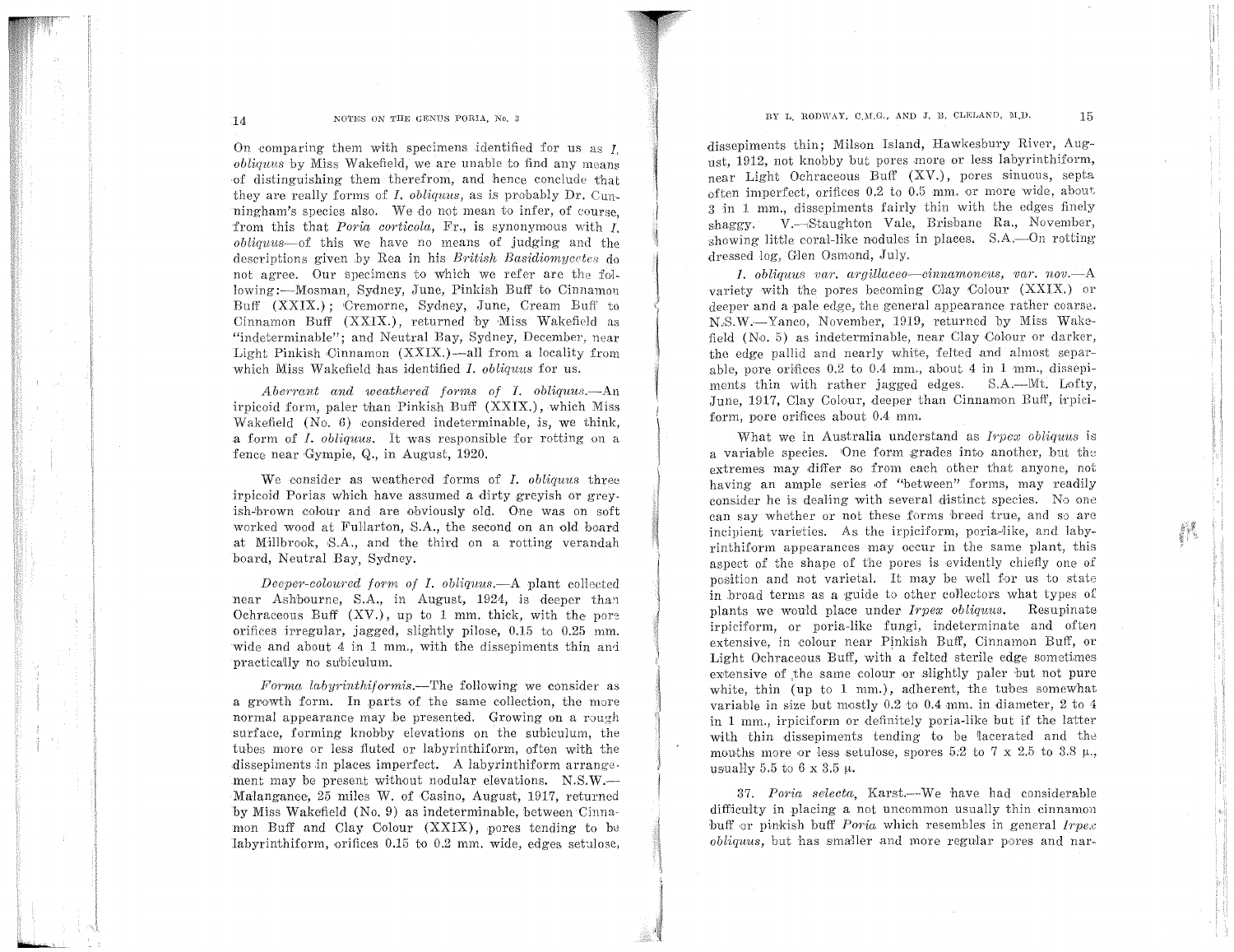#### 16 **NOTES ON THE GENUS PORIA, No. 3**

rower, slightly curved spores  $(5.5 \times 2 \mu)$ . There seems to be considerable variation in our specimens, probably dependent for the most part on the age and on the substratum. This variability has led to our being able to match individual plants reasonably well with several exotic species which have been identified and forwarded to us by authorities in other parts of the world. Thus Dr. J. R. Weir's No. 15,904 from *Pinus contorta*, Idaho, labelled *Poria*  $selecta$ , Karst.  $(= P. *vulgaris* var. *flava*, Fr.), corresponds$ almost exactly with plants from Bradley's Head, Sydney, April, 1919. Specimens also resemble closely *Poria vulgaris*, Fr., kindly forwarded by Miss E. M. Wakefield, though in most cases the colour is more vivid, and this supports the identification of *P. selecta* which Dr. Weir indicates has been considered as a variety of *P. vulgaris*. Other specimens from near Ashbourne, S.A., August, 1924, resembled so closely Dr. Weir's No. 11,666, *Poria cinerescens,* Bres., growing on *Pinus monticola* in Idaho that we at first placed it under this species. His specimen has, however, a pure white edge and ours one which is nearly but not quite pure white. Moreover, Bourdot et Galzin in their "Hyménomycètes de France" (Bull. Trem. de la Sec. Mycol. de France, XLI., 1925, p.  $227$ ), refer to this species as "très robuste, très "lignivore, à la manière de *P. medulla-panis.*" which hardly fits our plants or, as a matter of fact, Dr. Weir's. Other specimens have shown a resemblance to American plants identified as *Poria corticola*, Fr., but Rea's description of the species in his *British Bas{diomycetcs* seems to rule this out. We have therefore decided to refer our plants to *P*. selecta, Karst., considering the variations as being due to habitat, etc., and not of specific significance and in any case being so intangible and so grading into each other as to defy description and differentiation in words. It may be that we have thus grouped together more than one true species and that in the future some clear-cut means of distinguishing these may be found. Moreover, considering the habitat, frequently on *Eucalyptus* bark or wood, it is quite likely that we have to do with a purely Australian species. For the present, we place our plants under *P. selecta* and describe separately several different collections so as to indicate the variation. Some specimens seem to grade into *Irpex*  $obliquus$  and it may be hard to decide to which they belong.

Forming irregular patches,  $10 \times 2$  cm, in size, near Pinkish Buff (XXIX.) or greyer, semi-detachable, with a broad irregular indeterminate felted-fluffy nearly whitish

### **HY L, RODWAY, C.M.G., AND J. B. CLELAND, M.D. 17**

margin, very thin, rarely nearly 1 mm. thick, pores about 0.25 mm. deep, orifices variable, somewhat angular, 0.1 to 0.32 mm. wide, 3 to G in l mm., dissepiments thin, smooth. Spores 5.5 x 2  $\mu$ . Hyphæ septate, irregular, sometimes varicose, branching at right angles, 2.5 to 4, rarely 7,  $\mu$ . wide. Near Ashbourne, S.A., August, 1924. Specimens from Mt. Lofty, S.A., July, 1927, were readily triturated, orifices 3 to 4 in 1 mm., dissepiments rather thick, setulose, shed spores slightly curved, narrow, hyaline,  $5.6 \times 2 \mu$ , hyphæ 3 to 5  $\mu$ .

A Poria growing as small rounded discoid patches on twigs, Milson Island, Hawkesbury River, N.S.W., July, 1912, returned by Miss Wakefield (No. 17) as indeterminable, appears to be this species.

Forming widely effused indeterminate patches,  $8 \times 4$  cm. or more, in colour Cinnamon Buff (XXIX.) or paler, the sterile narrow irregular margin paler and membranousarachnoid, membranaceous (0.25 mm. thick) to 2.5 mm. (Neutral Bay specimens), adherent, pores from very shallow to 2 or 2.5 mm. long, pore orifices  $0.1$  to  $0.15$  mm, wide, often sinuous, the dissepiments thin and often defective, the edges finely setulose, sometimes irpicoid, subiculum very scanty, covering rotten wood near the ground and sometimes extending to the soil and felting small sticks and soil together by a pore-bearing irregular surface. N.S.W.-Bradley's Head, Sydney, April, 1919, and Neutral Bay, Sydney, February, 1913.

Specimens from the National Park, Tasmania, January, 1927, form thin ill-defined extensive patches many inches long and several wide, pore orifices 4 to 5, sometimes 6, in 1 mm., dissepiments thin, fibrillose, hyphæ irregular, often thick-walled, 2.5 to 4  $\mu$ . We have specimens also from The Cascades near Hobart, May, 1924.

38. Poria minutipora, n. sp.-Forming extensive patches up to  $10 \times 5$  cm. or more, more dingy and in places darker than Pinkish Buff (XXIX.) with a sheen, rather silky-soft to the touch, 1 mm. thick, consisting chiefly of the pores with a thin layer of white byssoid subiculum, indeterminate, with in parts a narrow or more extensive sterile byssoid or quite smooth white edge. Pores 0.7 mm, deen, orifices 0.1 mm. diameter, 7 in 1 mm., dissepiments thin, rounded, edges tending to be setose or jagged. Hyphæ 2 to  $3 \mu$ . thick, rather irregular, white. N.S.W.--Malanganee, 25 miles west QX Casino, August, 1917.

 $\chi \rightarrow$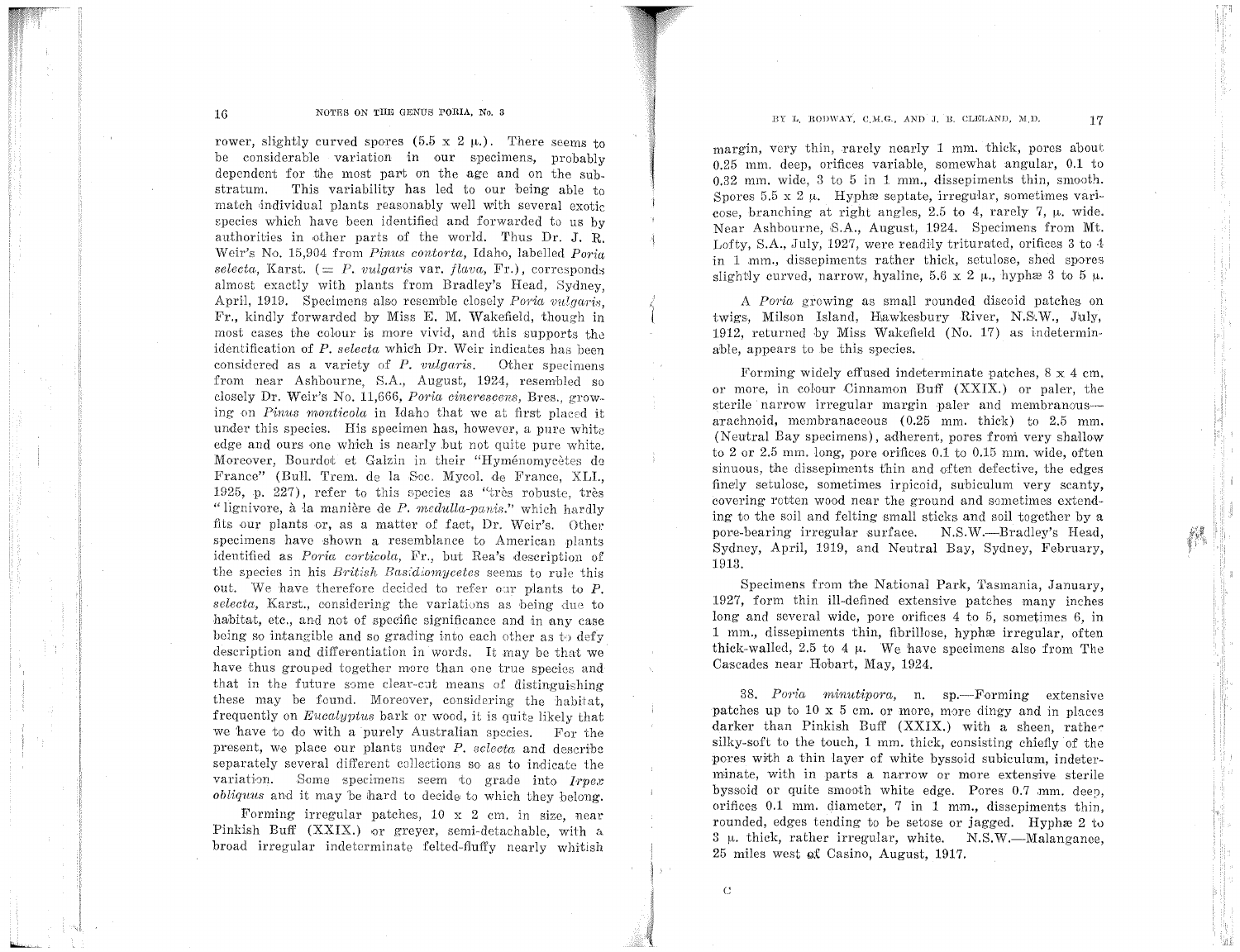# **BY L. RODWAY, C,M.G., AND J. B. CLELAND, M,D.**  $19$

:I

羅

# 18 **NOTES ON THE GENUS PORIA, No. 3**

We refer to this species three Tasmanian collections with very minute pores,  $5 \text{ to } 6$  in 1 mm., the dissepiments rather rounded or thin and jagged, in colour whitish with a delicate buffy tint, up to 1.5 mm. thick and forming discoid or elongated patches several inches long and with edges fairly sharply defined or thin and encrusting with ill-defined edges. The whitish edge and penetrating mycelium are fluffy. Hyphærather irregular, 2 to 2.5  $\mu$ . National Park, January; Cascades near Hobart, October.

39. *Poria carneo-lutea*, n. sp.—Irregularly effused forming a thin crust-like layer, not readily separable, Pinkish Buff  $(XXIX)$ , the growing edge narrow, of the same colour or a little paler and finely pilose, up to  $1 \text{ mm}$ , thick, corky to subfriable, tending to crack, pores 0.5 mm. deep, orifices  $0.1$  to  $0.32$  mm, wide, usually under  $0.24$  mm, 4 to 5 in 1 mm., the edges pilose and not ragged, dissepiments rounded and 0.05 to 0.1 mm. thick, substratum almost negligible, spores not seen, hyphæ faintly tinted yellowish, rather irregular,  $2$  to  $3.7$   $\mu$ . N.S.W.---Bullahdelah, August,  $1919$ returned by Miss Wakefield, No. 10, as indeterminable.

40. *Poria hyalina*, Berk.—Miss Wakefield (No. 18) has identified the following specimen for us. It forms a somewhat circumscribed thin patch with an indefinite edge, between Olay Colour and Tawny Olive (XXIX.), in places darker than the latter, composed of the very small obliquely set pores presenting a somewhat translucent appearance (Like dried gristle) resting on a very thin whitish subiculum. The surface tends to split. The thickness is about 1 mm. The orifices are closely set, about 6 in 1 mm, with thin dissepiments. Hyphæ nearly colourless,  $2$  to (usually) 3.7, occasionally 4.2  $\mu$ , calibre a little irregular. N.S.W.--Orange, October, 1914.

We also identify as this species a Tasmanian *Poria*  $(No, 1, \text{ specimen } 2)$ --the type came from Tasmania. In this the plant is thicker  $(2.5 \text{ mm.})$ , the colour is near Clay Colour  $(XXIX.)$  towards the surface and only the terminal parts of the tubes present a somewhat hyaline appearance, the basal parts like the thin subiculum being white. The pores are approximately of the same size but set vertically. The surface also splits. Hyphæ faintly yellowish, rather thick, 3.7 to 4.G *1t.,* a little irregular. Specimens from The Cascades near Hobart, November, 1919, form a very thin •layer (about l mm.), show many small cracks and the older pores are of the Clay Colour and sub-hyaline appearance, but

the younger ones ate paler gradually fading to nearly white. Hyphæ a little irregular, 2 to (usually) 2.5  $\mu$ , in diameter. Amongst other specimens collected at The Cascades in .September, 1920, and May, 1924, are examples showing a nearly white opaque pore surface with patches showing a semi-transculent appearance or a whitish periphery with the day colour appearing in the older parts.

A South Australian specimen collected on the Sture River, Coromandel Valley, June, 1927, seems identical with one of the Cascades specimens. We believe that three further South Australian collections should also be placed here, agreeing in the minuteness of the pore orifices and a sub-hyaline appearance of the pore surface but presenting a deeper colour (ochraceous buff, cinnamon buff). These may be mature plants hut fresher and less weathered. Kuitpo, May, 1921-forming small patches about  $2.5 \times 1.5$  cm. in size, with pallid felted edges contrasting with the pore-bearing surface which is between Ochraceous Buff and Ochraceous Orange (XV.), later approaching Ochraceous Tawny (XV.). Tubes about 1 mm. deep, forming most of the thickness, orifices about 0.1 mm. wide, about 9 in 1 mm., honey-comblike and rather polygonal, sometimes fluted, dissepiments very thin. Mt. Macintyre near Kalangadoo, S.E., Dec., 1922.

Forming extensive thin patches up to  $10 \times 4$  cm, tending *bo* split, near Cinnamon Buff (XXIX.) or paler, subdeterminate, with a narrow sterile felted white edge, thin, usually about 0.75 mm., rarely in places 3 mm. thick, the white subiculum contrasting with the cinnamon buff pores, tubes 0.75 *to* 2 mm. long, orifices 0.15 to 0.24 mm., about G in 1 mm., edges smooth, dissepiments thin or rounded. Spores (?) spherical, 4.5 to 5.5  $\mu$ . Hyphæ a little irregular, thick-walled, apparently sometimes septate, 2 to 3.5  $\mu$ . Dr. Weir says of this specimen that it "may be referred to *Poria vaporaria*, "Fr., form. The spores are, however, not very allantoid. " The species has no doubt a name, but I have not yet "located a type. It may be *Porin tnr-da* (Berk.) from W. "Australia." A specimen identified by Dr. Weir as  $P$ . tarda for Dr. Cunningham in New Zealand is however quite unlike our plant, and we think the latter is best placed under *P. hyalina.* The third collection is from Mt. Lofty, June, 1928.

41. *Poria calcea*, Berk. and Br. (non P. calcea (Fr.), Bres.) .- Through the courtesy of Mr. Cyril White, Govern-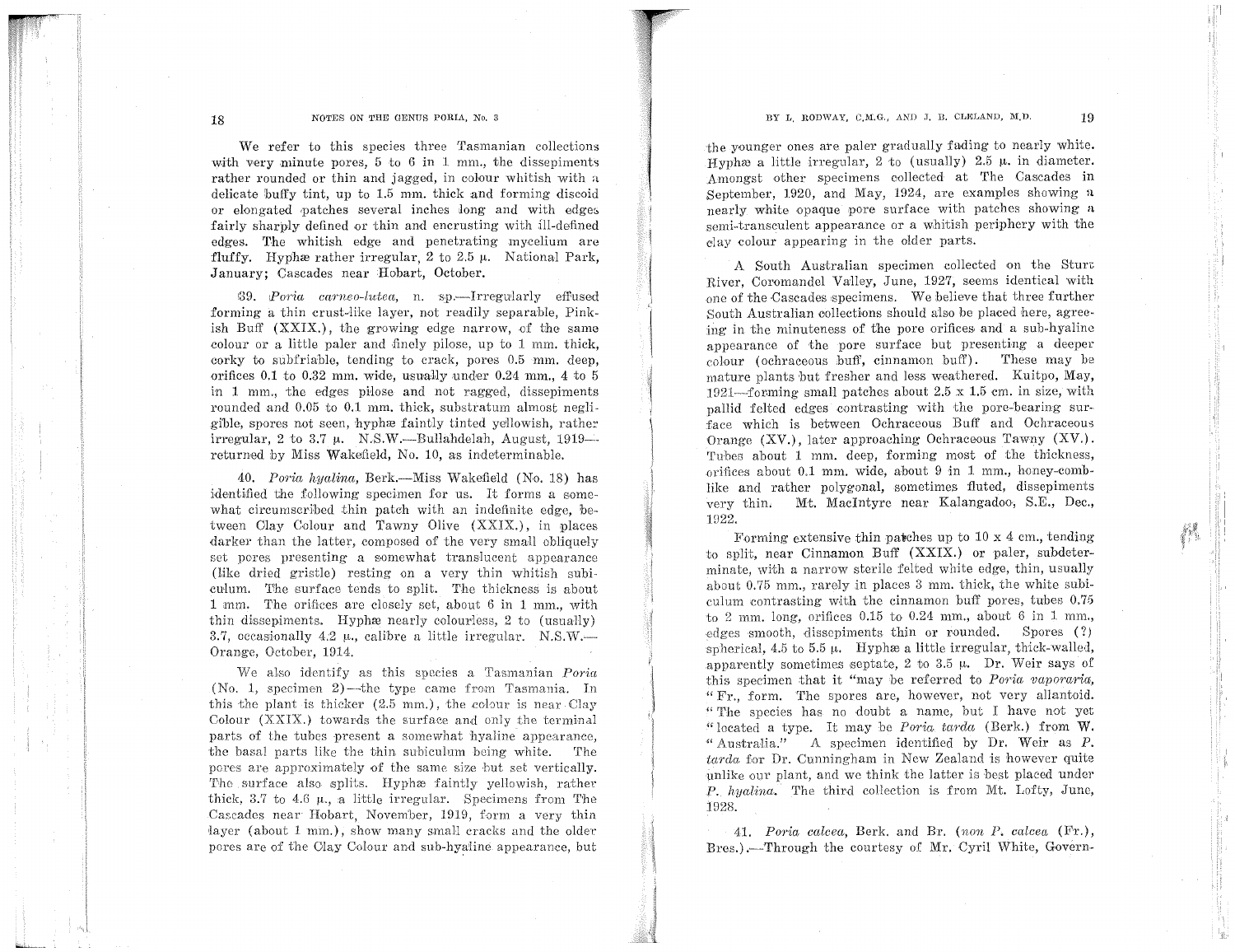# BY L, RODWAY, C,M.G., AND J. B. CLELAND, M.D.  $21$

#### NOTES ON THE GENUS PORIA, No. 3

ment Botanist of Queensland, we have portion of the specimen collected by the late F. M. Bailey (No. 119) and recorded in Cooke's Handbook of Australian Fungi (No. 817) for Queensland. This was oolleeted at Trinity Bay. A specimen of ours from Lismore, N.S.W., October, 1912. exactly matches it. The species forms extensive hard but brittle patches, up to 20 x 8 cm. in size, Light Buff  $(XV)$ . or a little darker in colour, rather than "chalky white," under 0.5 to l mm. thick, densely adherent to the substratum. The pores are very minute, usually about 6 in 1 mm., 0.174 to 0.260 mm. in diameter, and very shallow, the orifices rather polygonal and the dissepiments very thin. When developed, the pores may form about half of the total thickness, but even in large patches are often not much more than raised reticulations, with the dissepiments occasionally defective. On dead decaying wood, sometimes penetrating through thin superficial layers, and appearing below, where separation occurs, as a tenuous pallid indeterminate film on which the minute pores soon appear. Hyphæ white, in short lengths, slender, 1.5 to 2.5  $\mu$ . We have not seen the spores in our specimens.

This species approaches in general appearance thin specimens of *P. medulla-panis*. The abundant characteristic spores of the latter are, however, absent.

42. Poria purpurea, Fr.-Bourdot et Galzin (Bull. Trem. de la Soc. Mycol. de France, XLI., 1925, p. 220) place *Poria purpurea* in Sect. *Meruliex*, in which the pores are meruloid and later more definitely tubular with entire orifices. In their description of the species they describe it as "rounded, oblong, then confluent, tender, thin, more or less " adherent, at first white (or yellowish sub-ochraceous), soon " purplish or rosy, then purplish red or blackish purple; "pores reticulated alveolar, then rounded angular . . .; edge "usually straight, pubescent or pruinose, white or clear "rosy; ... spores 6 to 9 x 2 to 2.5  $\mu$ ." From this description, there seems no doubt that the following Australian plants belong to this species, though the spores are defmitely smaller  $(4.2 \text{ to } 5.5 \times 2 \mu)$ .

Forming small to extensive thin adherent ill-defined patches sometimes 8 ins. (20 em.) or more long, with the pores at first meruloid, and in which vinaceous purple tints are present in places, though sometimes the predominant colour may be a pale buff passing into a tawny olive. Spreading edge indefinite, filmy, byssoid to villous, Light Buff

(XV.), Pale Pinkish Buff (XXIX.) to Cream Buff (XXX.), sometimes with vinaceous tints which may also appear in the substratum. As the substance increases in thickness, eventually reaching 1 mm., pores develop, first as shallow reticulations (often purplish), producing alveoli varying in size, averaging about  $3$  in 1 mm., sometimes  $5$  in 1 mm., the pore surface thus produced pale buff in colour, but in parts Dark Purple Drab and Vinaceous Drab (XLV.) or Perilla Purple (XXXVII.). As the pores develop they increase in depth to reach in places nearly 1 mm., forming most of the substance; the orifices vary in size, about  $3$  in  $1$  mm., some 0.5 mm. in diameter, others 0.25 mm. or even 0.16 mm., the dissepiments thin or in places thicker and rounded or sometimes the pores may appear like pinholes widely separated from each other. Eventually the thicker parts of the pore layer may assume a Tawny Olive (XXIX.) tint. Hypha' whitish, septate, thick-walled, irregular, branching at right angles, 3.5 to 5  $\mu$ . Shed pores slightly curved, narrow, rodshaped, cream-coloured to white, 4.2 to 5.5 x 2  $\mu$ . S.A.--Humbug Scrub, April, 1926; National Park, May, 1925 (the Vinaceous Drab pore area forms a considerable patch). N.S.W.-On dead stump, Neutral Bay, Sydney, May, 1913.

43. *Poria vincta*, Berk.--This species is placed by Cooke (Handb. of Aust. Fungi, No. 822) under the heading "Pores flesh-coloured," and is described as "wholly resupinate, " rather thick in the centre; margin thin, somewhat free, "tinged above with red  $(4 \text{ mm}, \text{thick} \text{ in the centre})$ ; pores " small, pallid, substance wood colour."

One of us submitted a Tasmanian *Poria* to the late Dr. C. G. Lloyd as probably *P. vi.nctn.* Dr. Lloyd in replying said that "Poria vincta was an Eastern species named by " Berkeley that came into use in American tradition, but this "is not the plant that has been called in the United States *"Porin vinctn* of Berkeley." Dr. G. H. Cunningham ha8 lent us a specimen, No. 20,059, identified by Dr. J. R. Weir as "Poria vincta, Berk. (=P. attenuata, Peck) on Pinus *"virginnn."* The Australian species is dose to this but not, we think, identical—though the colour is nearly the same, the pores in our plants are much smaller.

*·we* have a series of Australian plants which, though very variable, seem all to link on with each other, extremes being sometimes met with in the same collection, and in which the whole plant or some part shows a colour which may be called a vinaceous-flesh (vinaceous fawn, pinkish

20